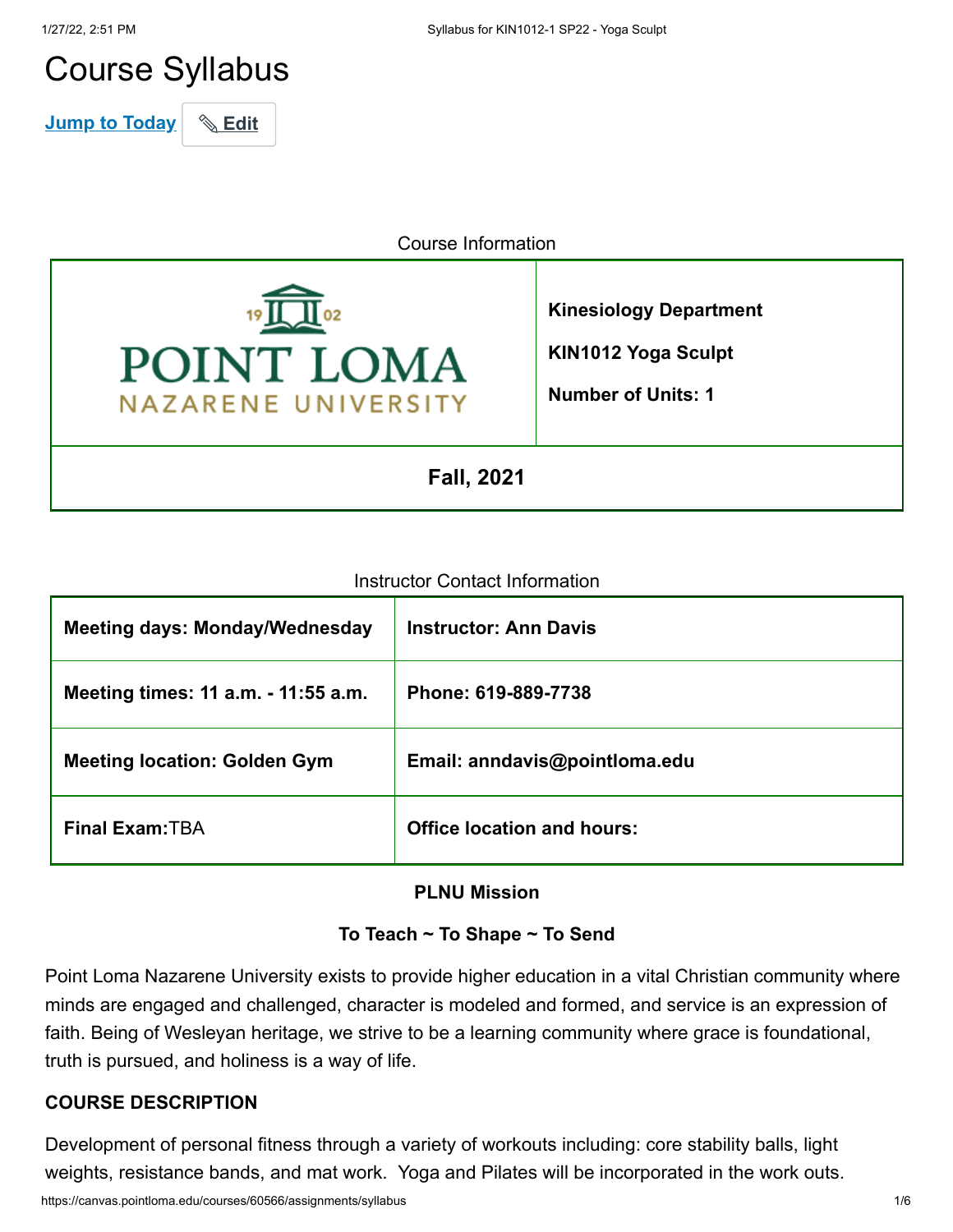# **COURSE LEARNING OUTCOMES (CLO)**

Students will learn appropriate and varied workouts targeted to improve muscular strength, endurance, flexibility, and body composition, including how to:

- 1. Understand proper, safe, effective workout utilizing body weight, light weights and mats.
- 2. Develop and tone major muscles in the body, including core (chest, back, and abdominals), legs, shoulders, triceps and biceps using body weight, resistance bands and light weights.
- 3. Combine some yoga and Pilates techniques that emphasize numerous repetitions in several planes of motion.
- 4. Demonstrate a basic working knowledge of resistance training as well as understanding theory behind the benefits associated with injury prevention.
- 5. Students will meet or show proficiency/progress toward basic or fundamental skill level.

# **REQUIRED TEXTS AND RESOURCES**

- 1. **Attendance:** Each student is expected to attend all class sessions. Each student is allowed 3 class absences only (see University policy). No excused absences except for university endorsed activities (see catalogue). 150 pts are given for roll.
- 2. **Participation:** Each student will be expected to work out during class and participate to the best of his/her ability. 5 pts.  $\times$  30 meetings = 150 pts.
- 3. **Grading: 181** pts total 94-100% A 89-93% A- 84-88% B+ 80-83% B
- 4. **Equipment:** You will need a yoga mat and 3 or 5 lb dumbbells.

#### **COURSE CREDIT HOUR INFORMATION**

In the interest of providing sufficient time to accomplish the stated Course Learning Outcomes, this class meets the PLNU credit hour policy for a 1 unit class delivered over 16 weeks. Specific details about how the class meets the credit hour requirement can be provided upon request. (Based on 37.5 hours of student engagement per credit hour.)

# **ASSESSMENT AND GRADING**

Student grades will be posted in the Canvas grade book no later than midnight on Tuesday of each week beginning in Week Two of this course. It is important to read the comments posted in the grade book as these comments are intended to help students improve their work. Final grades will be posted within one week of the end of the class. Grades will be based on the following:

| А        | в                     |                             |                  |                                         |
|----------|-----------------------|-----------------------------|------------------|-----------------------------------------|
| A 93-100 | $ B+ 87-89 $ C+ 77-79 |                             |                  | $\vert$ D+ 67-69 $\vert$ F Less than 59 |
| A-90-92  |                       | B 83-86   C 73-76   D 63-66 |                  |                                         |
|          | $B-80-82$ $C-70-72$   |                             | $\vert$ D- 60-62 |                                         |

#### **Standard Grade Scale Based on Percentages**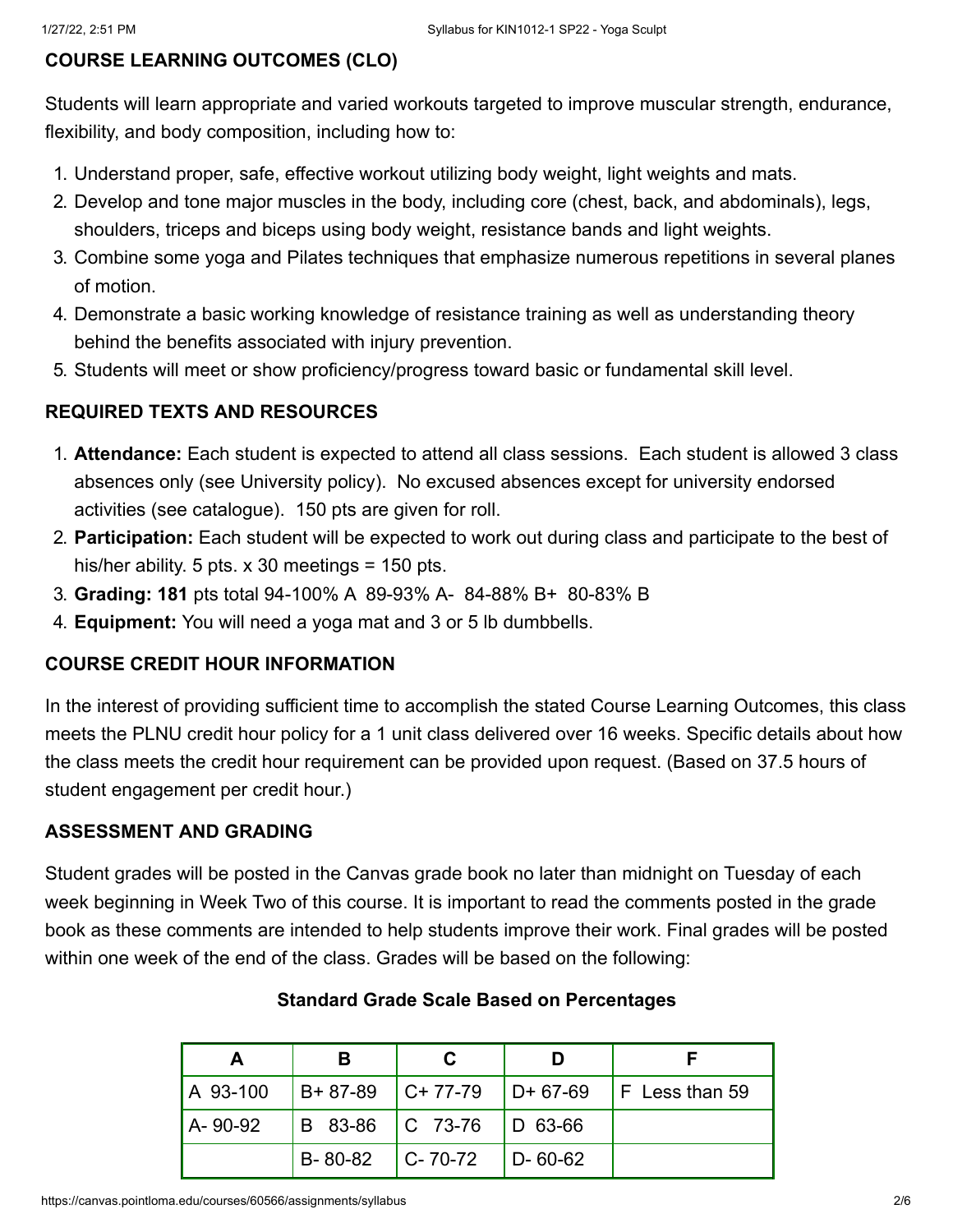# **STATE AUTHORIZATION**

State authorization is a formal determination by a state that Point Loma Nazarene University is approved to conduct activities regulated by that state. In certain states outside California, Point Loma Nazarene University is not authorized to enroll online (distance education) students. If a student moves to another state after admission to the program and/or enrollment in an online course, continuation within the program and/or course will depend on whether Point Loma Nazarene University is authorized to offer distance education courses in that state. It is the student's responsibility to notify the institution of any change in his or her physical location. Refer to the map on **State Authorization [\(https://www.pointloma.edu/offices/office-institutional-effectiveness-research/disclosures\)](https://www.pointloma.edu/offices/office-institutional-effectiveness-research/disclosures)** to view which states allow online (distance education) outside of California.

#### **INCOMPLETES AND LATE ASSIGNMENTS**

All assignments are to be submitted/turned in by the beginning of the class session when they are due including assignments posted in Canvas. Incompletes will only be assigned in extremely unusual circumstances.

#### **PLNU COPYRIGHT POLICY**

Point Loma Nazarene University, as a non-profit educational institution, is entitled by law to use materials protected by the US Copyright Act for classroom education. Any use of those materials outside the class may violate the law.

#### **PLNU ACADEMIC HONESTY POLICY**

Students should demonstrate academic honesty by doing original work and by giving appropriate credit to the ideas of others. Academic dishonesty is the act of presenting information, ideas, and/or concepts as one's own when in reality they are the results of another person's creativity and effort. A faculty member who believes a situation involving academic dishonesty has been detected may assign a failing grade for that assignment or examination, or, depending on the seriousness of the offense, for the course. Faculty should follow and students may appeal using the procedure in the university Catalog. See **Academic Policies [\(http://catalog.pointloma.edu/content.php?catoid=18&navoid=1278\)](http://catalog.pointloma.edu/content.php?catoid=18&navoid=1278)** for definitions of kinds of academic dishonesty and for further policy information.

#### **PLNU ACADEMIC ACCOMMODATIONS POLICY**

While all students are expected to meet the minimum standards for completion of this course as established by the instructor, students with disabilities may require academic adjustments, modifications or auxiliary aids/services. At Point Loma Nazarene University (PLNU), these students are requested to register with the Disability Resource Center (DRC), located in the Bond Academic Center. (**DRC@pointloma.edu [\(mailto:DRC@pointloma.edu\)](mailto:DRC@pointloma.edu)** or 619-849-2486). The DRC's policies and procedures for assisting such students in the development of an appropriate academic adjustment plan (AP) allows PLNU to comply with Section 504 of the Rehabilitation Act and the Americans with Disabilities Act. Section 504 (a) prohibits discrimination against students with special needs and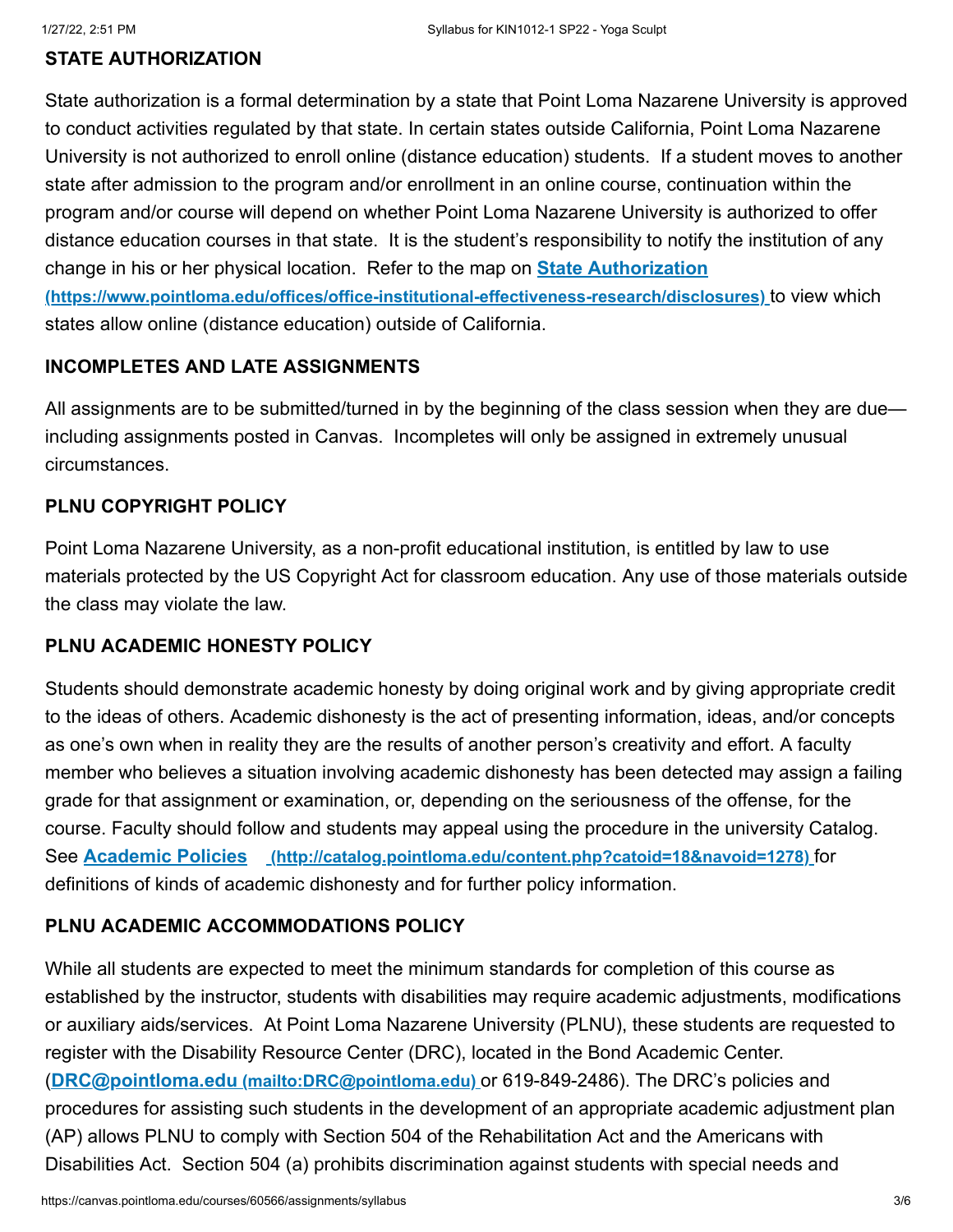guarantees all qualified students equal access to and benefits of PLNU programs and activities. After the student files the required documentation, the DRC, in conjunction with the student, will develop an AP to meet that student's specific learning needs. The DRC will thereafter email the student's AP to all faculty who teach courses in which the student is enrolled each semester. The AP must be implemented in all such courses.

If students do not wish to avail themselves of some or all of the elements of their AP in a particular course, it is the responsibility of those students to notify their professor in that course. PLNU highly recommends that DRC students speak with their professors during the first two weeks of each semester about the applicability of their AP in that particular course and/or if they do not desire to take advantage of some or all of the elements of their AP in that course.

# **PLNU ATTENDANCE AND PARTICIPATION POLICY**

Regular and punctual attendance at all synchronous class sessions is considered essential to optimum academic achievement. If the student is absent for more than 10 percent of class sessions (virtual or face-to-face), the faculty member will issue a written warning of de-enrollment. If the absences exceed 20 percent, the student may be de-enrolled without notice until the university drop date or, after that date, receive the appropriate grade for their work and participation. In some courses, a portion of the credit hour content will be delivered asynchronously and attendance will be determined by submitting the assignments by the posted due dates. See **Academic Policies**

**[\(http://catalog.pointloma.edu/content.php?catoid=18&navoid=1278\)](http://catalog.pointloma.edu/content.php?catoid=18&navoid=1278)** in the Undergraduate Academic Catalog. If absences exceed these limits but are due to university excused health issues, an exception will be granted.

# **Asynchronous Attendance/Participation Definition**

A day of attendance in asynchronous content is determined as contributing a substantive note, assignment, discussion, or submission by the posted due date. Failure to meet these standards will result in an absence for that day. Instructors will determine how many asynchronous attendance days are required each week.

# **SPIRITUAL CARE**

Please be aware PLNU strives to be a place where you grow as whole persons. To this end, we provide resources for our students to encounter God and grow in their Christian faith. If students have questions, a desire to meet with the chaplain or have prayer requests you can contact the **Office of Spiritual Development. [\(https://www.pointloma.edu/offices/spiritual-development\)](https://www.pointloma.edu/offices/spiritual-development)**

# **USE OF TECHNOLOGY**

In order to be successful in the online environment, you'll need to meet the minimum technology and system requirements; please refer to the *Technology and System Requirements*  **[\(https://help.pointloma.edu/TDClient/1808/Portal/KB/ArticleDet?ID=108349\)](https://help.pointloma.edu/TDClient/1808/Portal/KB/ArticleDet?ID=108349)** information.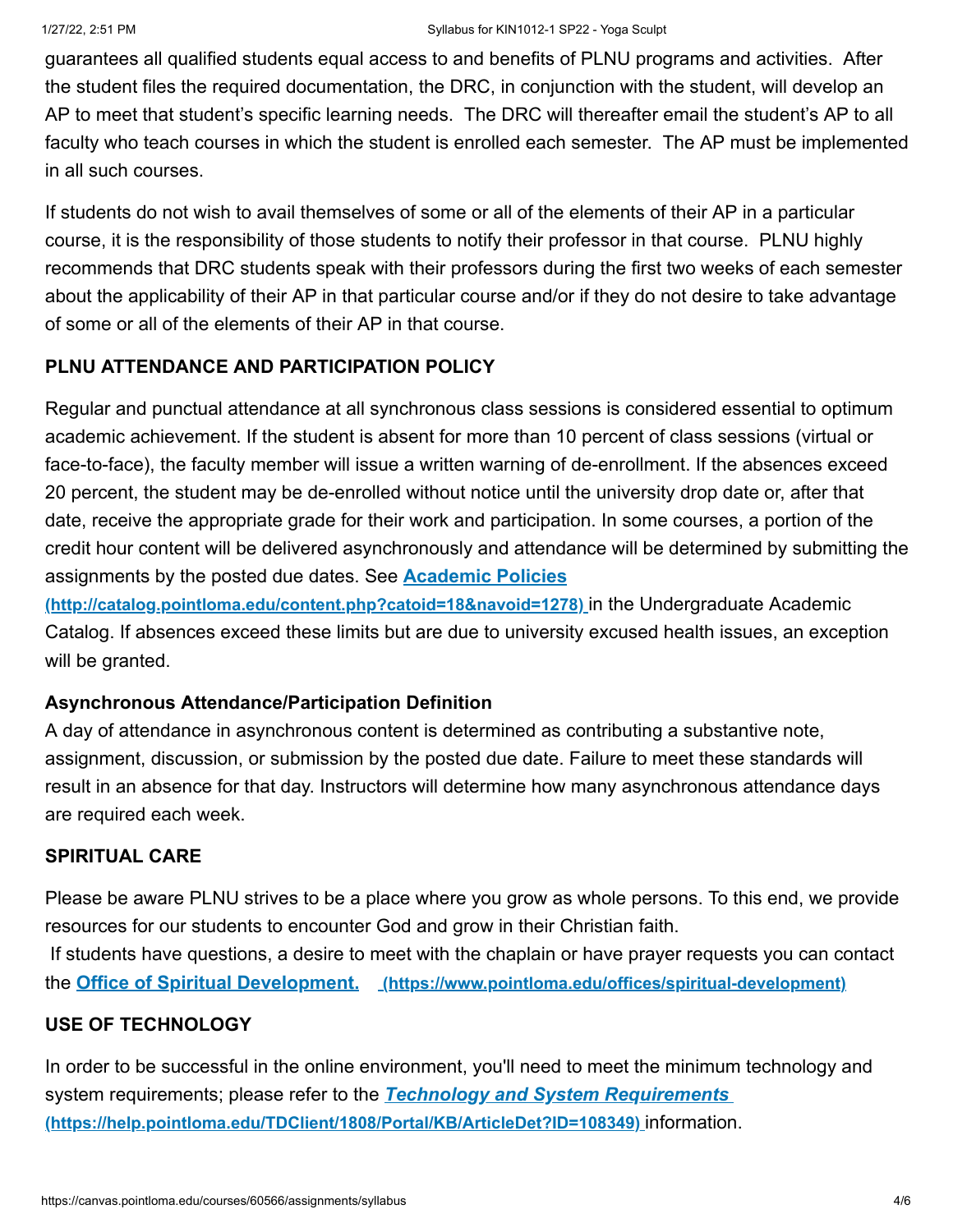Problems with technology do not relieve you of the responsibility of participating, turning in your assignments, or completing your class work.

# **ASSIGNMENTS AT-A-GLANCE**

The table below lists our assignments and their due dates. Click on any assignment to review it.

# Course Summary:

| <b>Date</b>      | <b>Details</b>                                                                                                                                       | <b>Due</b>       |
|------------------|------------------------------------------------------------------------------------------------------------------------------------------------------|------------------|
|                  | <b>E <u>Academic Honesty Verification</u></b><br><b>Statement</b><br>(https://canvas.pointloma.edu/courses/60566/assignments/743006)                 | due by 11:59pm   |
| Wed Jan 12, 2022 | <b>B</b> COVID-19 Preparedness<br>https://canvas.pointloma.edu/courses/60566/assignments/743008                                                      | $que$ by 11:59pm |
|                  | due by 11:59pm.//https://canvas.pointloma.edu/courses/60566/assignments/743009.                                                                      |                  |
| Wed Jan 26, 2022 | <b>B</b> Fitness Assessment Sheet -<br>We will complete face to face!<br>(https://canvas.pointloma.edu/courses/60566/assignments/743010)             | due by 11:59pm   |
| Mon Mar 14, 2022 | https://canvas.pointloma.edu/courses/60566/assignments/743007                                                                                        | due by 11:59pm   |
| Wed Apr 27, 2022 | <b>E</b> Post Fitness Assessment - We<br>will complete this together in<br>class.<br>(https://canvas.pointloma.edu/courses/60566/assignments/743012) | due by 12pm      |
|                  | <b>E</b> Wrap Up Week   Wellness<br><b>Survey</b><br>(https://canvas.pointloma.edu/courses/60566/assignments/743014)                                 | due by 11:59pm   |
|                  | <b>B</b> Karvonen Formula<br>(https://canvas.pointloma.edu/courses/60566/assignments/743011)                                                         |                  |
|                  | <b>B</b> Reflection Paragraph<br>(https://canvas.pointloma.edu/courses/60566/assignments/743013)                                                     |                  |